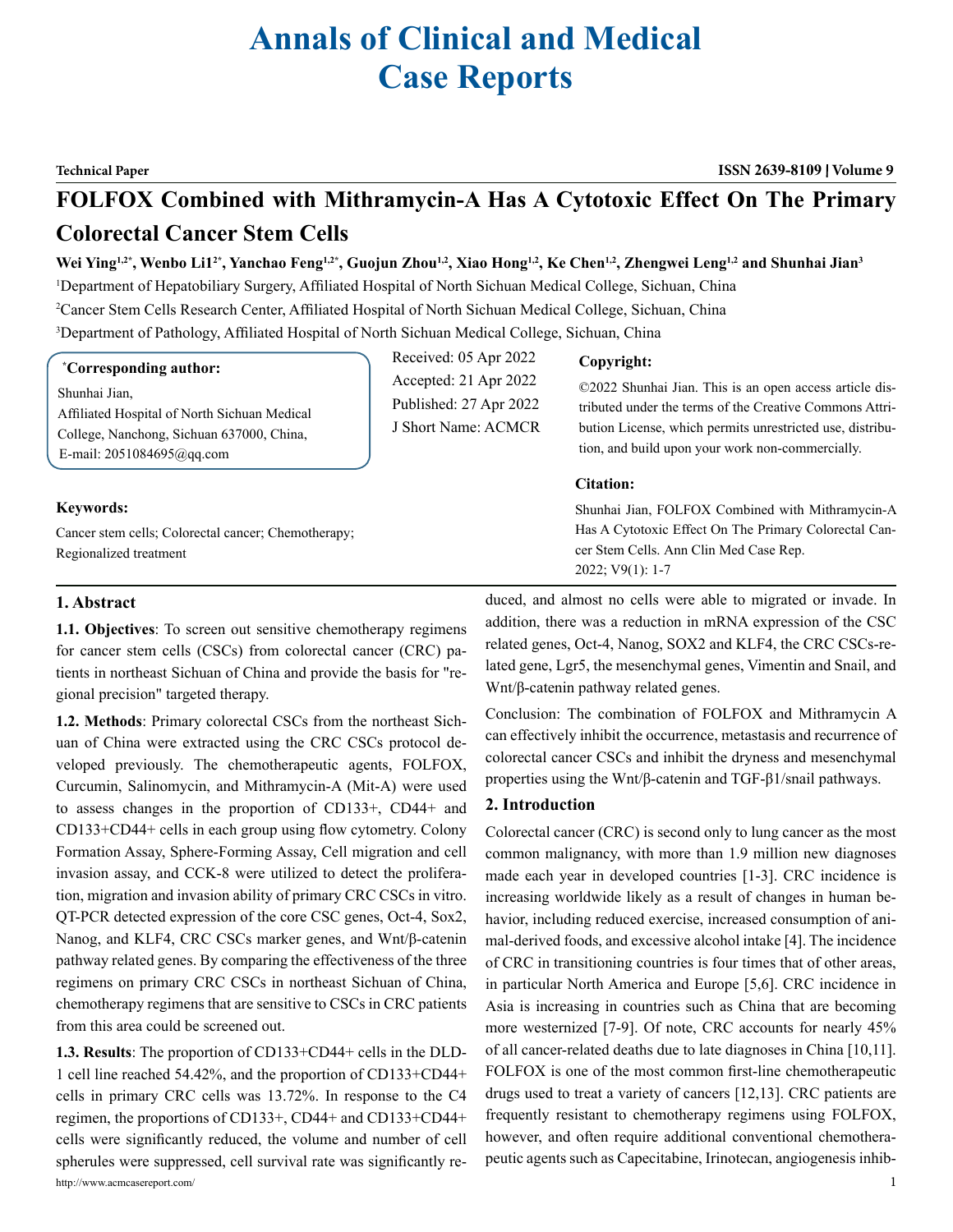itors and anti–epidermal growth factor receptor (EGFR) antibodies, to enhance tumor cell chemosensitivity [14-18]. As a result, CRC treatment remains unsatisfactory. Cancer stem cells (CSCs) are a subpopulation of cancer cells identified in multiple malignancies, including breast cancer and CRC, that have the ability to self-renew and give rise to new tumors and metastases [19-25]. Thus, there is an urgent need for safer and more effective chemotherapeutic treatments that target CSC activity.

#### **3. Materials and Methods**

#### **3.1 Ethics Statement**

The informed written consent was obtained from patients. This study was conducted in accordance with the Declaration of Helsinki and approved by the institution's ethics board (Permit Number#S255).

#### **3.2. Cell Lines and Culture**

DLD-1 human CRC cell lines were obtained from the American Type Culture Collection (ATCC) and authenticated by short tandem repeat PCR profiling at ATCC. Cell lines were obtained in March 2016 and cultured in ATCC medium in a humidified incubator with 5% CO2 at 37°C.

**3.3. Collection**: and treatment of CRC tissues and enrichment of primary tumor stem cells Samples from patients receiving surgical therapy at Affiliated Hospital of North Sichuan Medical College were histologically diagnosed as CRC. Surgically resected tumor tissues were stored in PBS containing 1000 units/mL penicillin, 1000 μg/mL streptomycin, and 3 μg/mL fungizone. Samples were repeatedly washed with PBS after transportation to the laboratory to remove blood, fat, and feces, cut into  $1 \times 1 \times 1$  mm pieces, soaked for 15 min in high concentration antibiotics independently developed by our research group, and then digested with 2 mg/ ml collagenase II (Invitrogen) on an oscillator for 3 h at 37°C. Cells were triturated, filtered through 100 μm and 50 μm filters to obtain a single-cell suspension, submerged in high concentration antibiotics for 30 min at 37°C, and washed three times with sterile PBS [29]. Primary human CRC stem cells were collected by adding serum-free medium (SFM) (described below). Cultures were maintained in an incubator with 5% CO2 at 37°C during the whole culturing period. The cultures were treated every other day with 2 ml SFM, digested every ten days, cultured until the thirtieth day, and relevant experiments were carried out.

### **3.4. Enrichment of Tumor Atem Cells**

DLD-1 cells were grown at a density of  $2\times106$  cells/ml in serum-free DMEM/F12 medium containing 20 ng/ml epidermal growth factor (EGF, PeproTech), 10 ng/ml basic Fibroblast Growth Factor (bFGF, PeproTech), 5 µg/ml insulin (Sigma), 0.4% BSA (Amresco), and 2% B27 (Invitrogen). All cells were maintained in a humidified incubator at 37°C and 5% CO2.

#### **3.5. Chemotherapy Regimens**

http://www.acmcasereport.com/ 2 Oxaliplatin, 5-FU, Salinomycin, and Curcumin were purchased

from Sigma Pharmaceuticals, North Liberty, IA, USA. Mithramycin-A was purchased from Merck & Co., Kenilworth, NJ, USA. After every thirty days of culturing the cells, the solution was changed and the following chemotherapeutic drugs were added for 48 h: C1(5.4 μM/m of Oxaliplatin, 220 μM/ml of 5-Fu), C2(5.4 μM/m of Oxaliplatin, 220 μM/ml of 5-Fu,17.82 μM/ml of Curcumin), C3(5.4 μM/m of Oxaliplatin, 220 μM/ml of 5-Fu, 8 μM/ ml of Salinomycin) and C4(5.4 μM/m of Oxaliplatin, 220 μM/ml of 5-Fu, 0.5 μM/ml of Mithramycin-A) [31-34].

#### **3.6. Flow Cytometry**

Surface expression of CD133 + CD44 + on DLD-1 cells was detected using flow cytometry. After the spheroid cells are trypsinized and resuspended in PBS, 5×105 cells were added to the blocking solution, blocked at 4°C for 1 hour, and the supernatant was discarded following centrifugation (1500 r/min 5min). Twenty-five microliters of blocking solution and 1.25μl of the corresponding CD133+CD44+ antibodies were added. The cells were then blocked for 0.5 h at 4℃ in the dark, centrifuged and suspended in 500 μl PBS. Surface expression was detected using a BD FACSVerse flow cytometer.

#### **3.7. Colony Formation Assay**

After conventional trypsin digestion and resuspension in PBS, 5×103 cells were taken from each group and cultured in a 6-well plate with 1640 medium containing 10% FBS. After 14 days, the cells were stained with crystal violet, the number of clones were counted and statistical analysis was performed.

#### **3.8. Sphere-Forming Assay**

After conventional trypsin digestion and resuspension in PBS, 1×103 cells were removed from each group and seeded in a 24 well plate with 1ml/well of the SFM medium described above. After the culture reached day 14, the number of cell spheres formed in each well were counted and statistical analysis was performed.

#### **3.9. Cell Migration and Cell Invasion Assay**

Matrigel glue was diluted to a working concentration of 200 μg/ ml and 100 μl was placed in the upper chamber of the Transwell cell at 37°C for 2 h to solidify. The spheroid cells were routinely trypsinized and resuspended in serum-free 1640 medium. The cell density was adjusted to 5×105 cells/ml, and 200 μl was added to the upper chamber of the Transwell chamber. Six-hundred microliters of 1640 medium containing 10% FBS was added to the lower chamber of the Transwell cell and cultivated in a 37°C, 5% CO2 incubator. After 48 h, the cells were removed, fixed with 4% paraformaldehyde for 30 min, stained with crystal violet solution for 30 min, observed and photographed under a microscope, and counted.

#### **3.10. Cell Proliferation Assay**

After routine trypsin digestion, the cells were resuspended in PBS, and 5×103 cells from each group were innoculated into 96-well plates and placed in an incubator for 24 h. Ten microliters of CCK-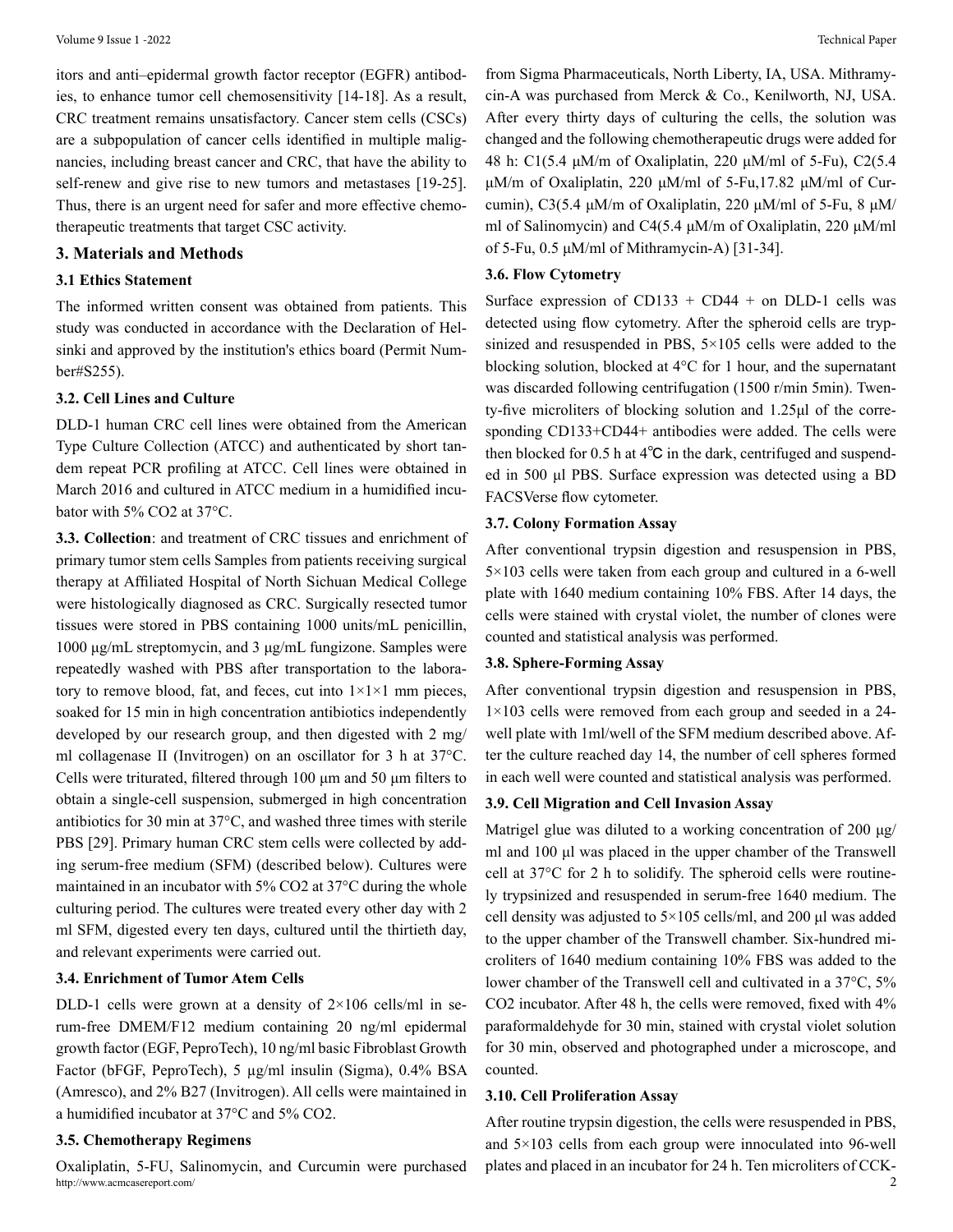#### **3.11 Real-time-PCR**

Total mRNA was extracted from the cells and reverse transcribed into cDNA using Prime Script RT Master Mix (Takara, Japan) according to the manufacturer's instructions. To measure mRNA levels in each sample, real-time PCR based on intercalators was used. Glyceraldehyde-3-phosphate dehydrogenase (GAPDH) was used as an internal control. SYBR Green Master Mix (Takara, Japan) was used for real-time PCR in the StepOnePlus™ real-time PCR system (Applied Biosystems, Inc.). PCR amplification was performed as follows: 45 cycles of denaturation at 95°C for 30s, annealing at 60°C for 60s, and extension at 95°C for 5 s. The reaction was repeated for each sample and the 2-ΔΔCt method was used to assess the average mRNA level of each gene. The primer pairs used to measure the level of each gene are listed in Table S1.

#### **3.12 Statistical Methods**

The GraphPad Prism 8.0 was used to conduct the Student's t test or ANOVA analysis, as appropriate. Compared with untreated ("control") or treated cells, the difference was considered statistically significant, p<0.05. Results are expressed as the mean  $\pm$ standard error of the mean (SEM) for at least three independent experiments.

#### **4. Results**

3.1 The combination of FOLFOX regimen and Mithramycin A can effectively reduce the ratio of CD133+CD44+ in CSCs. Studies show that CSCs exist in various solid tumors; however, their numbers are scarce and they are thus difficult to obtain [19-22]. At present, CSCs are mainly obtained through flow cytometry sorting (FACS) [35-36], magnetic activated cell sorting (MAC) [37], or serum-free medium (SFM) suspension culture method [38]. However, due to the small number of cells obtained by flow sorting and immunomagnetic bead separation, it is difficult to meet the experimental requirements. Thus, a self-developed serum-free suspension culture method was used to enrich and label the colorectal cancer CSCs with CD133+CD44+ in this study (Figure 1). Findings indicate that the proportion of CD133+CD44+ cells in the DLD-1 cell line was as high as 54.42%, and the proportion of CD133+CD44+ cells in the primary CRC cells was 13.72% in serum-free suspension culture (Figure 1). After 48 hours, in both the DLD-1 cell line and primary cells, the ratio of CD133+CD44+ cells exposed to the C3 regimen were higher than those exposed to the other regimens, with a higher ratio of CD133+ cells and a lower ratio of CD44+ cells (Figure 2). After exposure to the C4 regimen, the proportions of CD133+, CD44+ and CD133+CD44+ were significantly reduced. These results indicate that the FOLF-

OX combined with Mithramycin-A regimen is more effective than other regimens at inhibiting CD44+ and CD133+CD44+ in primary cells. 3.2 The combination of FOLFOX and Mithramycin-A can effectively inhibit the proliferation, invasion, and metastasis of CRC CSCs. To further study the effect of the combined program on the proliferation, invasion, and metastasis of primary CSCs, we performed a cell migration and cell invasion assay, a Sphere-Forming Assay, a Colony Formation Assay and CCK-8 on cells treated with the different chemotherapy groups. Primary CRC CSCs formed the largest number of spheroids after 10 days. The spheroid cells were stable in shape, the cells were tightly arranged, and the surface of the spheres was smooth (Figure 3A). A-B: As assessed by the spheroidization experiment, the growth of spheroid cells was restricted and the number decreased after chemotherapy; C-F: According to the assessment of cell invasion and migration experiments, the migration of tumor stem cells after FOLFOX combined with Mithramycin-A regimen chemotherapy. And invasion ability is significantly slower than other group programs. n=3,  $*P < 0.05$ ,  $*P < 0.01$ , ns: no statistical significance. After chemotherapy, scattered cell particles appeared around the spheroid cells, the cell structure was damaged to varying degrees, and the cell spheroid volume was reduced (Figure 3A). At the same time, the ability of the CSCs to proliferate, invade, and metastasize was significantly weakened, indicating that the FOLF-OX and combination regimens can effectively inhibit the malignant behavior of primary CSCs in vitro (Figure 3,4A). After the addition of Mithramycin-A, cell sphere volume and number and survival rate were significantly reduced, and few cells were able to migrate or invade. These findings indicate that FOLFOX combined with Mithramycin-A regimen is more effective than other regimens in inhibiting the proliferation, migration, and invasion of colorectal CSCs. 3.3 FOLFOX combined with Mithramycin-A can effectively inhibit the stemness and mesenchymal properties of primary colorectal cancer CSCs. The effect of combined chemotherapy on the stemness of primary CRC CSCs was assessed by studying expression of CSCs Oct-4, Sox2, Nanog, KLF4 and CRC CSC marker genes. Results showed no significant differences between expression of the cancer stem cell-related stem genes, Oct-4, Sox2 and Nanog following the C1 and C2 chemotherapy regimens (Figure 5). Mesenchymal-related gene Vimentin mRNA expression was higher following C2 than C1 treatment (Figure 5). C3 treatment resulted in decreased expression of the CSCs-related genes, Sox2 and KLF4, increased expression of the mesenchymal-related genes, Vimentin, and decreased expression of E-cadherin. C4 treatment resulted in decreased Oct-4, Nanog, Sox2 and KLF4 mRNA expression, and reduced expression of Lgr5 mRNA (Figure 5). These findings indicate that the combination of FOLF-OX and Mithramycin-A can effectively inhibit the stemness and mesenchymal properties of colorectal cancer stem cells using the Wnt/β-catenin pathway.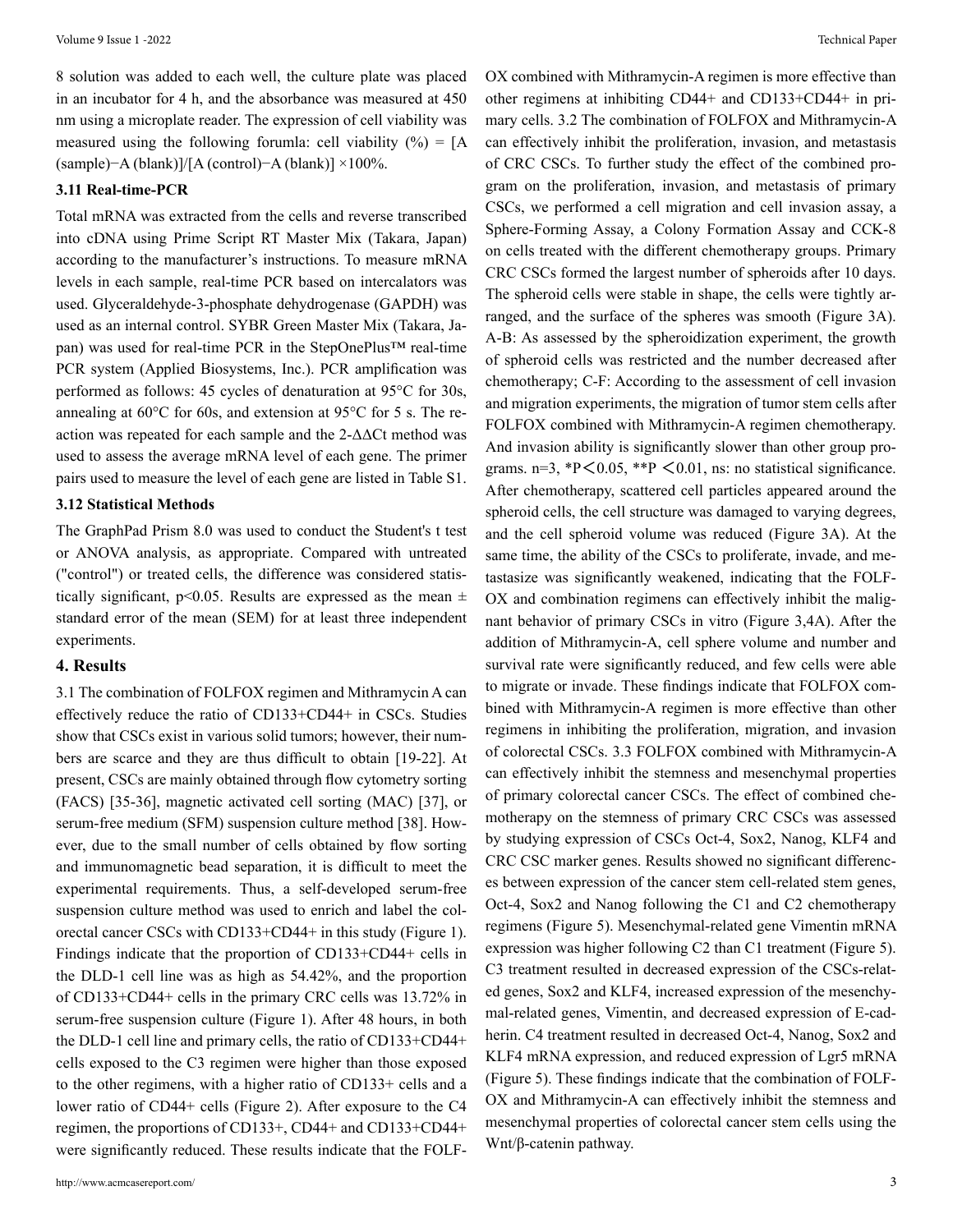

**Figure 1**: Collection of primary colorectal cancer stem cells and DLD-1 cells by enrichment.



**Figure 2**: The proportion of CD133+、CD44+、CD133+CD44+ cells in each group of chemotherapy regimens.



**Figure 3:** FOLFOX combined with Curcumin, Salinomycin and Mithramycin-A inhibit the stemness and metastasis of CSC.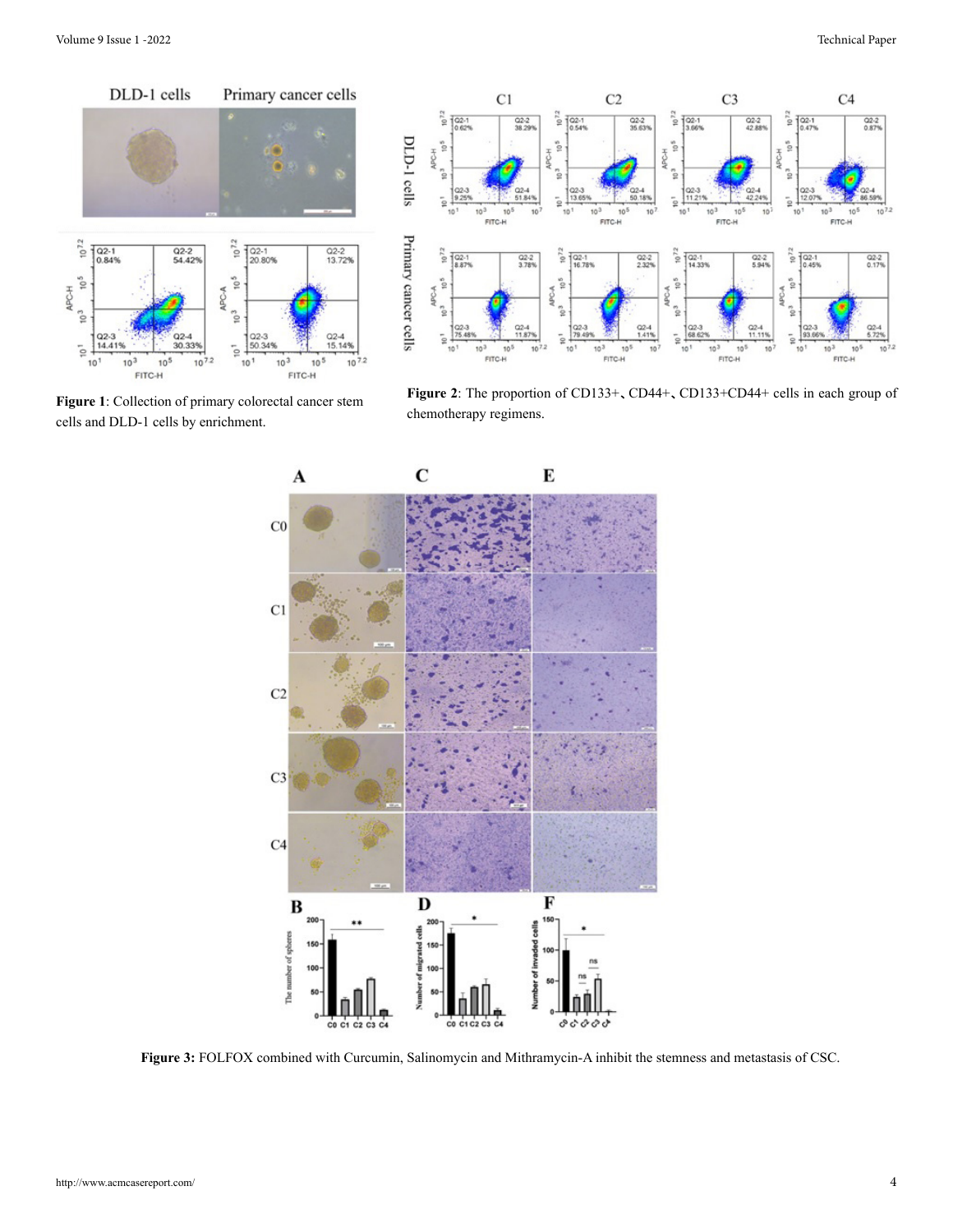

**Figure 4:** The proliferation of primary colorectal cancer CSCs is weakened after chemotherapy.



**Figure 5:** The mRNA expression of the core genes of CSCs and the CSCs marker genes of primary colorectal cancer.



**Figure 6:** The mRNA expression of mesenchymal-related genes and Wnt/β-catenin pathway-related genes.

#### **5. Discussion**

The treatment of CRC is primarily dependent on surgery and comprehensive treatment that includes radiotherapy and chemotherapy [39,40]. The chemotherapy regimen for CRC has transitioned from single to combined drugs following the development of targeted drugs like Capecitabine, 5-Fu, and Oxaliplatin [41,42]. As FOLFOX treatment continues to be used, a higher proportion of patients are showing resistance [43,44]. This study explored the effectiveness of FOLFOX combined with other drugs on CRC CSCs by obtaining the primary cells of colorectal cancer in northeast Sichuan of China in order to screen out sensitive chemotherapy options for CRC patients. CSC research has led to the identification of more surface markers that can be used to label cancer stem cells, including CD133, CD44, ALDH, Lgr5, and EpCAM [45-49]. CD44+ cells have the characteristics of CSCs, a higher tumor-forming ability than CD44- cells, and lower sensitivity to 5-FU in vitro [50]. CD133 is one of the most well-characterized biomarkers used to isolate CSCs [51]. The current study finds that reduction of CD44+ cells does not affect the proliferation and invasion ability of CSCs, however CD133+ cells are linked to cell proliferation, metastasis, and invasion. Thus, while CD44+ cells may have high tumorigenicity, they are not as likely to be CSCs as CD133+ cells. Mithramycin-A is a polyketide antibiotic that binds to the minor groove of DNA, thus inhibiting binding of transcription factor SP1 to DNA [52]. Research has also shown that Mithramycin-A can inhibit g-MDSCs by blocking PD-L1 receptors resulting in increased T cell infiltration and inhibiting proliferation of CSCs [28]. This study finds that FOLFOX combined with Mithramycin-A can effectively kill CSCs and inhibit the proliferation, migration, and invasion of CRC cells using Wnt/β-catenin and TGF-β1/snail pathways. FOLFOX combined with Mithramycin-A can effectively inhibit the occurrence, metastasis, and recurrence of CRC stem cells, using the Wnt/β-catenin and TGF-β1/snail pathway to inhibit CSCs and mesenchymal characteristics.

#### **6. Funding**

This study was supported by the Foundation of the National Natural Science Foundation of China (No. 81402444), Bureau of Science and Technology Nanchong City (No.18SXHZ0460), the Department of Science and Technology of Sichuan province (No. 2017JY0170), 2019 National Natural Science Foundation Pre-research of North Sichuan Medical College (No.CBY-19YZ06), Scientific Research of Affiliated Hospital of North Sichuan Medical College(No.2019ZD007); Research and Development Project of North Sichuan Medical College(No.CBY17-A-YB53).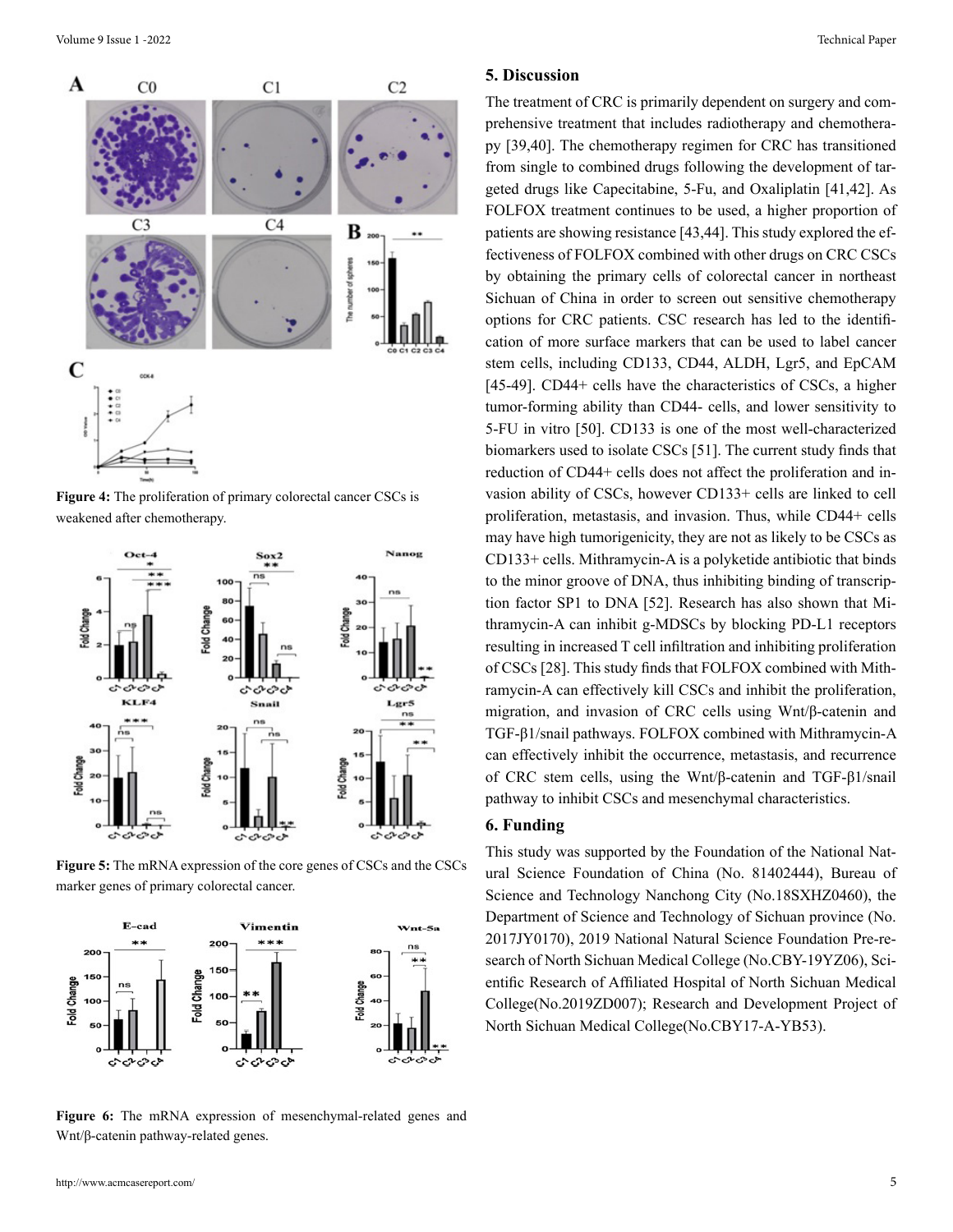#### **References**

- 1. [Siegel RL, Miller KD, Fuchs HE, Jemal A. Cancer Statistics, 2021.](https://pubmed.ncbi.nlm.nih.gov/33433946/)  [CA Cancer J Clin. 2021; 71\(1\): 7-33.](https://pubmed.ncbi.nlm.nih.gov/33433946/)
- 2. [Zhang N, Hu X, Du Y, Du J. The role of miRNAs in colorectal can](https://pubmed.ncbi.nlm.nih.gov/33338745/)[cer progression and chemoradiotherapy. Biomed Pharmacother.](https://pubmed.ncbi.nlm.nih.gov/33338745/)  [2021; 134: 111099.](https://pubmed.ncbi.nlm.nih.gov/33338745/)
- 3. [Biller LH, Schrag D. Diagnosis and Treatment of Metastatic Col](https://pubmed.ncbi.nlm.nih.gov/33591350/)[orectal Cancer: A Review. JAMA. 2021; 16: 325\(7\): 669-685.](https://pubmed.ncbi.nlm.nih.gov/33591350/)
- 4. [Akimoto N, Ugai T, Zhong R, Hamada T, Fujiyoshi K, Giannakis M.](https://pubmed.ncbi.nlm.nih.gov/33219329/) [Rising incidence of early-onset colorectal cancer - a call to action.](https://pubmed.ncbi.nlm.nih.gov/33219329/) [Nat Rev Clin Oncol. 2021; 18\(4\): 230-243.](https://pubmed.ncbi.nlm.nih.gov/33219329/)
- 5. [Elangovan A, Skeans J, Landsman M, Ali SMJ, Elangovan AG,](https://pubmed.ncbi.nlm.nih.gov/32954457/)  [Kaelber DC. Colorectal Cancer, Age, and Obesity-Related Comor](https://pubmed.ncbi.nlm.nih.gov/32954457/)[bidities: A Large Database Study. Dig Dis Sci. 2021; 66\(9\): 3156-](https://pubmed.ncbi.nlm.nih.gov/32954457/) [3163.](https://pubmed.ncbi.nlm.nih.gov/32954457/)
- 6. [Sung H, Ferlay J, Siegel RL, Laversanne M, Soerjomataram I, Jemal](https://pubmed.ncbi.nlm.nih.gov/33538338/) [A. Global Cancer Statistics 2020: GLOBOCAN Estimates of Inci](https://pubmed.ncbi.nlm.nih.gov/33538338/)[dence and Mortality Worldwide for 36 Cancers in 185 Countries. CA](https://pubmed.ncbi.nlm.nih.gov/33538338/) [Cancer J Clin. 2021; 71\(3\): 209-249.](https://pubmed.ncbi.nlm.nih.gov/33538338/)
- 7. [Cao W, Chen HD, Yu YW, Li N, Chen WQ. Changing profiles of](https://pubmed.ncbi.nlm.nih.gov/33734139/)  [cancer burden worldwide and in China: a secondary analysis of the](https://pubmed.ncbi.nlm.nih.gov/33734139/) [global cancer statistics 2020. Chin Med J \(Engl\). 2021; 134\(7\): 783-](https://pubmed.ncbi.nlm.nih.gov/33734139/) [791.](https://pubmed.ncbi.nlm.nih.gov/33734139/)
- 8. [Wong MCS, Huang J, Lok V, Wang J, Fung F, Ding H. Differences](https://pubmed.ncbi.nlm.nih.gov/32088300/) [in Incidence and Mortality Trends of Colorectal Cancer Worldwide](https://pubmed.ncbi.nlm.nih.gov/32088300/) [Based on Sex, Age, and Anatomic Location. Clin Gastroenterol](https://pubmed.ncbi.nlm.nih.gov/32088300/) [Hepatol. 2021; 19\(5\): 955-966.e61.](https://pubmed.ncbi.nlm.nih.gov/32088300/)
- 9. [Chen H, Li N, Shi J, Ren J, Liu C, Zhang Y. Comparative evalua](https://pubmed.ncbi.nlm.nih.gov/31005927/)[tion of novel screening strategies for colorectal cancer screening in](https://pubmed.ncbi.nlm.nih.gov/31005927/) [China \(TARGET-C\): a study protocol for a multicentre randomised](https://pubmed.ncbi.nlm.nih.gov/31005927/) [controlled trial. BMJ Open. 2019; 9\(4\): e025935.](https://pubmed.ncbi.nlm.nih.gov/31005927/)
- 10. [Yang Y, Han Z, Li X, Huang A, Shi J, Gu J. Epidemiology and risk](https://pubmed.ncbi.nlm.nih.gov/33446996/)  [factors of colorectal cancer in China. Chin J Cancer Res. 2020;](https://pubmed.ncbi.nlm.nih.gov/33446996/) [32\(6\): 729-741.](https://pubmed.ncbi.nlm.nih.gov/33446996/)
- 11. [Wang W, Yin P, Liu YN, Liu JM, Wang LJ, Qi JL. Mortality and](https://www.ncbi.nlm.nih.gov/pmc/articles/PMC8382386/) [years of life lost of colorectal cancer in China, 2005-2020: findings](https://www.ncbi.nlm.nih.gov/pmc/articles/PMC8382386/)  [from the national mortality surveillance system. Chin Med J \(Engl\).](https://www.ncbi.nlm.nih.gov/pmc/articles/PMC8382386/) [2021; 134\(16\): 1933-1940.](https://www.ncbi.nlm.nih.gov/pmc/articles/PMC8382386/)
- 12. [Manca P, Corallo S, Randon G, Lonardi S, Cremolini C, Rimassa](https://pubmed.ncbi.nlm.nih.gov/33321462/) [L. Impact of early tumor shrinkage and depth of response on the](https://pubmed.ncbi.nlm.nih.gov/33321462/) [outcomes of panitumumab-based maintenance in patients with RAS](https://pubmed.ncbi.nlm.nih.gov/33321462/)  [wild-type metastatic colorectal cancer. Eur J Cancer. 2021; 144: 31-](https://pubmed.ncbi.nlm.nih.gov/33321462/) [40.](https://pubmed.ncbi.nlm.nih.gov/33321462/)
- 13. [Lin SM, Wang XJ, Huang SH, Xu ZB, Huang Y, Lu XR. Construc](https://pubmed.ncbi.nlm.nih.gov/33601485/)[tion of artificial neural network model for predicting the efficacy of](https://pubmed.ncbi.nlm.nih.gov/33601485/) [first-line FOLFOX chemotherapy for metastatic colorectal cancer.](https://pubmed.ncbi.nlm.nih.gov/33601485/)  [Zhonghua Zhong Liu Za Zhi. 2021; 43\(2\): 202-206.](https://pubmed.ncbi.nlm.nih.gov/33601485/)
- 14. [Escalante PI, Quiñones LA, Contreras HR. Epithelial-Mesenchymal](C:\Users\Canopus\AppData\Local\Temp\Rar$DIa3420.45094\Published 2021 Jan 8) [Transition and MicroRNAs in Colorectal Cancer Chemoresistance](C:\Users\Canopus\AppData\Local\Temp\Rar$DIa3420.45094\Published 2021 Jan 8) to FOLFOX. [Pharmaceutics. 2021;13\(1\):75.](C:\Users\Canopus\AppData\Local\Temp\Rar$DIa3420.45094\Published 2021 Jan 8)
- 16. [Shinozaki E, Makiyama A, Kagawa Y, Satake H, Tanizawa Y, Cai Z.](https://pubmed.ncbi.nlm.nih.gov/33556095/) [Treatment sequences of patients with advanced colorectal cancer and](https://pubmed.ncbi.nlm.nih.gov/33556095/) [use of second-line FOLFIRI with antiangiogenic drugs in Japan: A](https://pubmed.ncbi.nlm.nih.gov/33556095/) [retrospective observational study using an administrative database.](https://pubmed.ncbi.nlm.nih.gov/33556095/) [PLoS One. 2021; 16\(2\): e0246160.](https://pubmed.ncbi.nlm.nih.gov/33556095/)
- 17. [Denda T, Takashima A, Gamoh M, Iwanaga I, Komatsu Y, Takahashi](https://pubmed.ncbi.nlm.nih.gov/34304054/) [M. Combination therapy of bevacizumab with either S-1 and irino](https://pubmed.ncbi.nlm.nih.gov/34304054/)[tecan or mFOLFOX6/CapeOX as first-line treatment of metastatic](https://pubmed.ncbi.nlm.nih.gov/34304054/) [colorectal cancer \(TRICOLORE\): Exploratory analysis of RAS sta](https://pubmed.ncbi.nlm.nih.gov/34304054/)[tus and primary tumour location in a randomised, open-label, phase](https://pubmed.ncbi.nlm.nih.gov/34304054/) [III, non-inferiority trial. Eur J Cancer. 2021; 154: 296-306.](https://pubmed.ncbi.nlm.nih.gov/34304054/)
- 18. [Huang CW, Ma CJ, Su WC, Chen YT, Tsai HL, Yeh YS. Prognostic](https://pubmed.ncbi.nlm.nih.gov/32859280/)  [Value of EGFR Expression for Patients With Stage III Colorectal](https://pubmed.ncbi.nlm.nih.gov/32859280/) [Cancer Receiving Fluoropyrimidine Metronomic Maintenance Ther](https://pubmed.ncbi.nlm.nih.gov/32859280/)[apy After Radical Resection and Adjuvant Oxaliplatin-Based Che](https://pubmed.ncbi.nlm.nih.gov/32859280/)[motherapy. Oncol Res. 2021; 28\(7\): 701-714.](https://pubmed.ncbi.nlm.nih.gov/32859280/)
- 19. [Sorrentino C, Ciummo SL, D'Antonio L, Fieni C, Lanuti P, Turdo A.](https://pubmed.ncbi.nlm.nih.gov/34663639/) [Interleukin-30 feeds breast cancer stem cells via CXCL10 and IL23](https://pubmed.ncbi.nlm.nih.gov/34663639/) [autocrine loops and shapes immune contexture and host outcome. J](https://pubmed.ncbi.nlm.nih.gov/34663639/)  [Immunother Cancer. 2021; 9\(10\): e002966.](https://pubmed.ncbi.nlm.nih.gov/34663639/)
- 20. [Yamashita T, Kaneko S. Liver cancer stem cells: Recent progress in](https://pubmed.ncbi.nlm.nih.gov/33816720/) [basic and clinical research. Regen Ther. 2021; 17: 34-37.](https://pubmed.ncbi.nlm.nih.gov/33816720/)
- 21. [Garza-Treviño EN, Martínez-Rodríguez HG, Delgado-González P,](https://pubmed.ncbi.nlm.nih.gov/34396431/) [Solís-Coronado O, Ortíz-Lopez R, Soto-Domínguez A, et al. Che](https://pubmed.ncbi.nlm.nih.gov/34396431/)[mosensitivity analysis and study of gene resistance on tumors and](https://pubmed.ncbi.nlm.nih.gov/34396431/) [cancer stem cell isolates from patients with colorectal cancer. Mol](https://pubmed.ncbi.nlm.nih.gov/34396431/) [Med Rep. 2021; 24\(4\): 721.](https://pubmed.ncbi.nlm.nih.gov/34396431/)
- 22. [Lu Y, Zhu Y, Deng S, Chen Y, Li W, Sun J, et al. Targeting the Sonic](https://www.google.com/search?q=22.+Lu+Y%2C+Zhu+Y%2C+Deng+S%2C+Chen+Y%2C+Li+W%2C+Sun+J%2C+et+al.+Targeting+the+Sonic+Hedgehog+Pathway+to+Suppress+the+Expression+of+the+Cancer+Stem+Cell+(CSC)-Related+Transcription+Factors+and+CSC-Driven+Thyroid+Tumor+Growth.+Cancers+(Basel).+2021%3B+13(3)%3A+418.&oq=22.%09Lu+Y%2C+Zhu+Y%2C+Deng+S%2C+Chen+Y%2C+Li+W%2C+Sun+J%2C+et+al.+Targeting+the+Sonic+Hedgehog+Pathway+to+Suppress+the+Expression+of+the+Cancer+Stem+Cell+(CSC)-Related+Transcription+Factors+and+CSC-Driven+Thyroid+Tumor+Growth.+Cancers+(Basel).+2021%3B+13(3)%3A+418.&aqs=chrome..69i57.517j0j4&sourceid=chrome&ie=UTF-8) [Hedgehog Pathway to Suppress the Expression of the Cancer Stem](https://www.google.com/search?q=22.+Lu+Y%2C+Zhu+Y%2C+Deng+S%2C+Chen+Y%2C+Li+W%2C+Sun+J%2C+et+al.+Targeting+the+Sonic+Hedgehog+Pathway+to+Suppress+the+Expression+of+the+Cancer+Stem+Cell+(CSC)-Related+Transcription+Factors+and+CSC-Driven+Thyroid+Tumor+Growth.+Cancers+(Basel).+2021%3B+13(3)%3A+418.&oq=22.%09Lu+Y%2C+Zhu+Y%2C+Deng+S%2C+Chen+Y%2C+Li+W%2C+Sun+J%2C+et+al.+Targeting+the+Sonic+Hedgehog+Pathway+to+Suppress+the+Expression+of+the+Cancer+Stem+Cell+(CSC)-Related+Transcription+Factors+and+CSC-Driven+Thyroid+Tumor+Growth.+Cancers+(Basel).+2021%3B+13(3)%3A+418.&aqs=chrome..69i57.517j0j4&sourceid=chrome&ie=UTF-8) [Cell \(CSC\)-Related Transcription Factors and CSC-Driven Thyroid](https://www.google.com/search?q=22.+Lu+Y%2C+Zhu+Y%2C+Deng+S%2C+Chen+Y%2C+Li+W%2C+Sun+J%2C+et+al.+Targeting+the+Sonic+Hedgehog+Pathway+to+Suppress+the+Expression+of+the+Cancer+Stem+Cell+(CSC)-Related+Transcription+Factors+and+CSC-Driven+Thyroid+Tumor+Growth.+Cancers+(Basel).+2021%3B+13(3)%3A+418.&oq=22.%09Lu+Y%2C+Zhu+Y%2C+Deng+S%2C+Chen+Y%2C+Li+W%2C+Sun+J%2C+et+al.+Targeting+the+Sonic+Hedgehog+Pathway+to+Suppress+the+Expression+of+the+Cancer+Stem+Cell+(CSC)-Related+Transcription+Factors+and+CSC-Driven+Thyroid+Tumor+Growth.+Cancers+(Basel).+2021%3B+13(3)%3A+418.&aqs=chrome..69i57.517j0j4&sourceid=chrome&ie=UTF-8) [Tumor Growth. Cancers \(Basel\). 2021; 13\(3\): 418.](https://www.google.com/search?q=22.+Lu+Y%2C+Zhu+Y%2C+Deng+S%2C+Chen+Y%2C+Li+W%2C+Sun+J%2C+et+al.+Targeting+the+Sonic+Hedgehog+Pathway+to+Suppress+the+Expression+of+the+Cancer+Stem+Cell+(CSC)-Related+Transcription+Factors+and+CSC-Driven+Thyroid+Tumor+Growth.+Cancers+(Basel).+2021%3B+13(3)%3A+418.&oq=22.%09Lu+Y%2C+Zhu+Y%2C+Deng+S%2C+Chen+Y%2C+Li+W%2C+Sun+J%2C+et+al.+Targeting+the+Sonic+Hedgehog+Pathway+to+Suppress+the+Expression+of+the+Cancer+Stem+Cell+(CSC)-Related+Transcription+Factors+and+CSC-Driven+Thyroid+Tumor+Growth.+Cancers+(Basel).+2021%3B+13(3)%3A+418.&aqs=chrome..69i57.517j0j4&sourceid=chrome&ie=UTF-8)
- 23. [Cao J, Bhatnagar S, Wang J, Qi X, Prabha S, Panyam J. Cancer stem](https://pubmed.ncbi.nlm.nih.gov/33095384/)  [cells and strategies for targeted drug delivery. Drug Deliv Transl Res.](https://pubmed.ncbi.nlm.nih.gov/33095384/) [2021; 11\(5\): 1779-1805.](https://pubmed.ncbi.nlm.nih.gov/33095384/)
- 24. [Gheytanchi E, Naseri M, Karimi-Busheri F, Atyabi F, Mirsharif ES,](https://pubmed.ncbi.nlm.nih.gov/33849536/) [Bozorgmehr M, et al. Morphological and molecular characteristics](https://pubmed.ncbi.nlm.nih.gov/33849536/) [of spheroid formation in HT-29 and Caco-2 colorectal cancer cell](https://pubmed.ncbi.nlm.nih.gov/33849536/) [lines. Cancer Cell Int. 2021; 21\(1\): 204.](https://pubmed.ncbi.nlm.nih.gov/33849536/)
- 25. [Lim JH, Go G, Lee SH. PrPC Regulates the Cancer Stem Cell Prop](https://pubmed.ncbi.nlm.nih.gov/34230141/)erties via [Interaction With c-Met in Colorectal Cancer Cells. Anti](https://pubmed.ncbi.nlm.nih.gov/34230141/)[cancer Res. 2021; 41\(7\): 3459-3470.](https://pubmed.ncbi.nlm.nih.gov/34230141/)
- 26. [Fan X, Zhu M, Qiu F, Li W, Wang M, Guo Y, et al. Curcumin may](https://pubmed.ncbi.nlm.nih.gov/33182071/) [be a potential adjuvant treatment drug for colon cancer by targeting](https://pubmed.ncbi.nlm.nih.gov/33182071/) [CD44. Int Immunopharmacol. 2020; 88: 106991.](https://pubmed.ncbi.nlm.nih.gov/33182071/)
- 27. [Klose J, Trefz S, Wagner T, Steffen L, Preißendörfer Charrier A, Rad](https://pubmed.ncbi.nlm.nih.gov/30763370/)[hakrishnan P, et al. Salinomycin: Anti-tumor activity in a pre-clinical](https://pubmed.ncbi.nlm.nih.gov/30763370/) [colorectal cancer model. PLoS One. 2019; 14\(2\): e0211916.](https://pubmed.ncbi.nlm.nih.gov/30763370/)